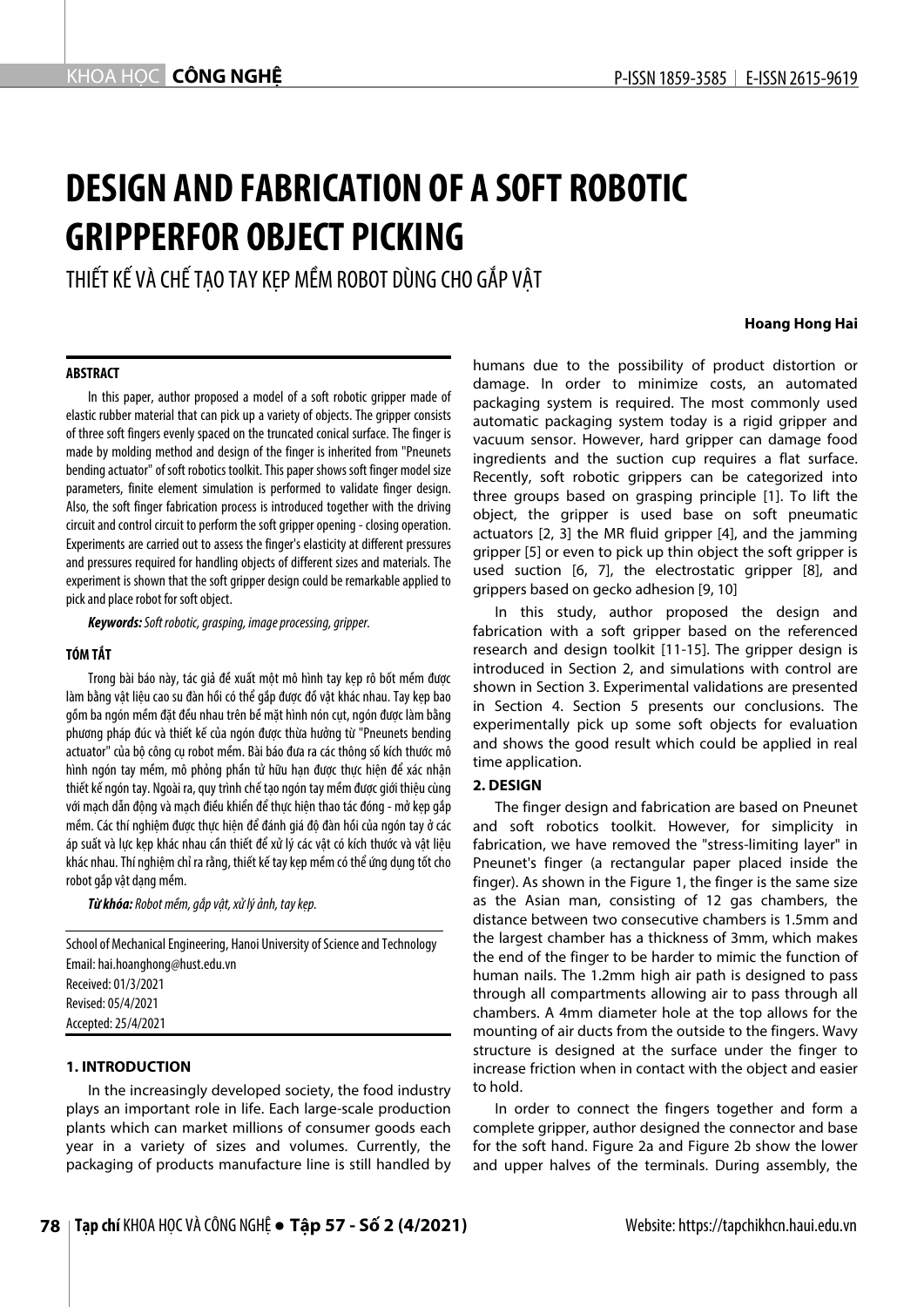## P-ISSN 1859-3585 | E-ISSN 2615-9619 SCIENCE - TECHNOLOGY

finger is inserted into the lower half of the connector, then thread the air tube through the upper and lower half of the connector respectively, finally fixing the connector to the finger with a bolt and nut. The height of the compartment created by the two halves of the connector is designed to be 1mm shorter than the height of the finger, so the finger will be fixed after assembling the connector. In Figure 2c, author design a clamp base for the soft gripper with three hole connectors that are evenly spaced conical. The quick locking mechanism between the two shaft couplings (lower half of the connector) and the hole (clamp base) makes fitting the connector with the clamp base more convenient. The complete assembly model in Figure 2d with 3 soft fingers, we choose 3 fingers because this is the minimum number of fingers to stabilize an object, the stability increases if author add the number of soft fingers in gripper. Materials used for fabrication are ABS plastic and FDM 3D printing technology because it ensures fabrication accuracy and detailed durability.



Figure 1. Design of the soft finger



c,





d,

Figure 2. a) Bottom connector, b) base, c) upper connector d) 3D gripper model



֡֡֡֡֡֡



Figure 3. 3D printed molds



Figure 4. Materials for finger fabrication





Figure 5. Soft grippers after fabricating and assembling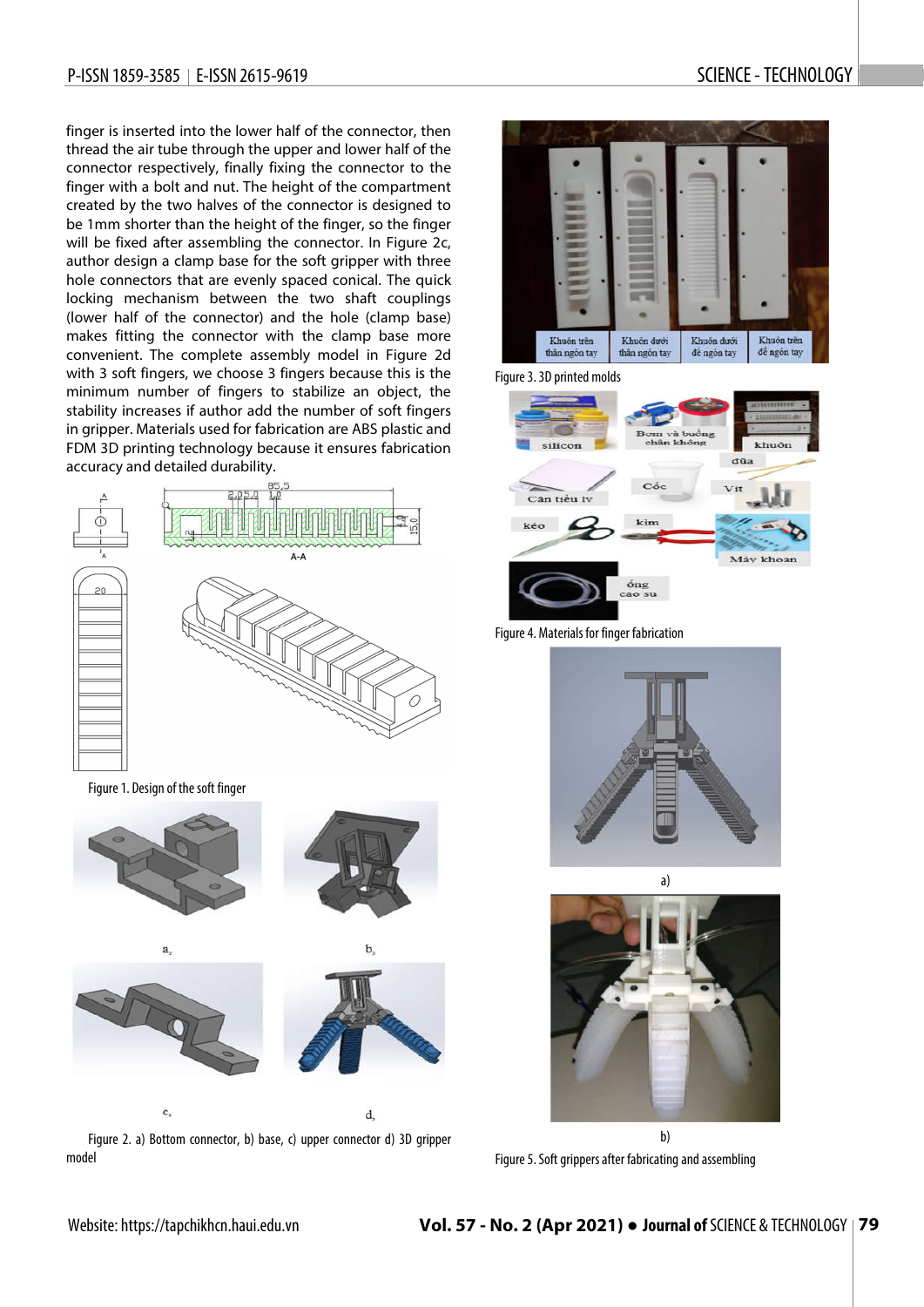# KHOA HOC CÔNG NGHÊ

The soft finger is fabricated by traditional casting method with Dragon Skill 10 silicon fabrication material (Smooth-on Inc., PA, USA). This material is used extensively to make masks and as molds for the manufacture of defective parts that need to be replaced. The mold as shown in Figure 5b is printed by using the Anycubic Mega S 3D printer. The tools and materials required for the molding process are shown in Figure 6.



#### Figure 6. Finger fabrication process

Final soft gripper product after fabricating and assembling is shown in Figure 5. Figure 6 describes the soft finger fabrication process. The number of fingers is three because this is the minimum number for stable handling and increased grip stability with increased number of fingers. To make soft fingers, mix the silicon solution well and de-foam the first time for 2 minutes in a vacuum chamber at a pressure of about 85kPa.

After defoaming, pour the silicon mixture into the lower mold of the body and the finger base. After filling the two molds with silicone solution, degassing a second time. Next, fit the top and bottom molds of the body and finger base together and fix them with bolts. After the silicone has solidified, carefully demoulding and obtaining two separate finger parts. To stick these two parts together, place the body on top of the finger base and use the same silicone solution to bond them.

## **3. SIMULATION AND CONTROL**

## **3.1. Simulation**

The finite element method is a relatively accurate method for testing the deformation ability of an object in the mechanical system, commonly used to model and simulate soft robots. In this article, author used the software Abaqus 2017 (SIMULIA, Dassault System, MA) to simulate soft fingers. Dragon Skin 10 material (DS10, Smooth-on Inc., PA) is used for the soft finger pattern. According to the article [1], DS10 can be characterized as a hyper-elastic rubber using the Yeoh model and has coefficients such as:  $C_{10} = 3.6 \times 10^{-2}$ MPa,  $C_{20} = 2.58 \times 10^{-4}$ MPa,  $C_{30}$  = -5.6×10<sup>-7</sup>MPa. PTHH model is meshed according to tetrahedron element (C3H10) and approximate mesh size is 2.5mm. Weight is also included in the simulation and the density of the material is 1070kg/m<sup>3</sup>. Pressure loads are applied to all of the soft finger inner cavities and surface interactions are also generated between adjacent surfaces. Standard simulations were applied and used nonlinear stress-strain curves to account for large bending strains.



Figure 7. The soft finger shrinks at a pressure of 10kPa



Figure 8.Soft fingers stretch at pressures of 5kPa, 10kPa, and 17kPa

Figure 8 depicts the finger shape at different applied pressures. Finger tension simulations show a gradual increase in curvature from top to bottom. At a pressure of 17 kPa, the resulting tension angle α is 72.1 degrees.

When a negative pressure is applied, the finger will shrink and bend in the opposite direction. Simulating contraction of the soft finger, the results converge at a pressure of -10kPa (Figure 7), where the finger cavities are completely closed. The inversion angle (β in Figure 7) is obtained by 15.6 degrees, which is calculated by pixel coordinates in Paint.

#### **3.2. Control**

A mini 8HP air compressor is used for finger air supply. Because fingers only need less than 100kPa of air pressure,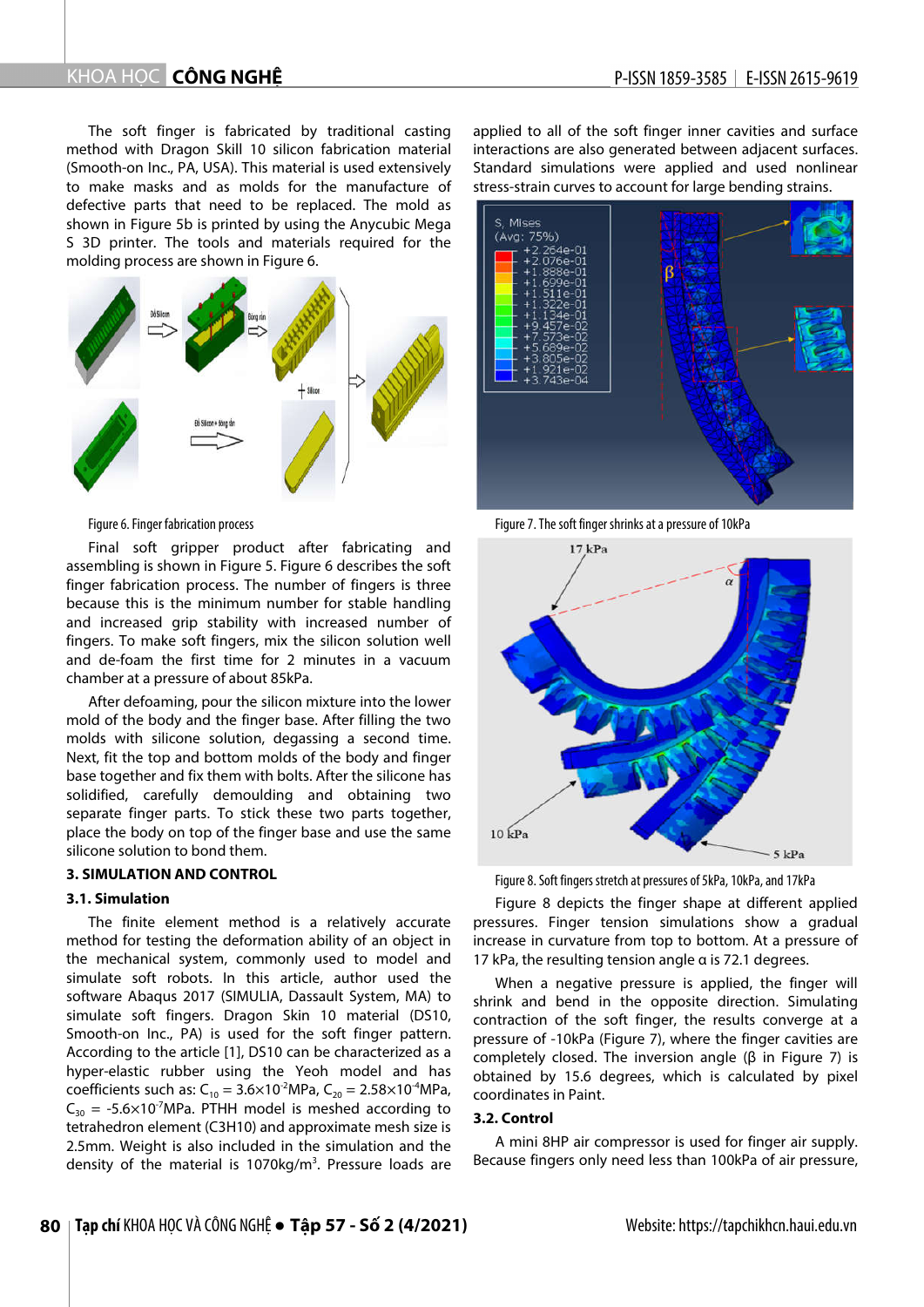֡֡֡֡֡֡

most compressors will do. The system uses two 2/2 solenoid valves controlled by two relays that receive signals from arduino. The control interface is designed by Windows Form quite simply to serve the functions of grabbing, releasing and resting.



### Figure 9. Control diagram

Two solenoid valves use a 24V source and are connected to systems such as Figure 9. After installation we have a real model and the control interface as shown in Figure 10 and 11.



Figure 10. Electrical system

| COM     | v         |     | Nghi          |
|---------|-----------|-----|---------------|
| Connect | Diconnect | Kep | $\rm Mo$      |
|         |           |     | chu trinh gap |

Figure 11. Console control interface

Valve status in each mode of soft gripper is shown in Table 1.

Table 1.Status of valves at different modes

| Mode | Valve 1 | Valve 2 |
|------|---------|---------|
| Pick | 0N      | 0FF     |
| Drop | 0FF     | ΟN      |
| Rest | 0FF     | 0FF     |

### **4. EXPERIMENT RESULTS**

The design robot arm and real model is described in Figure 12. Experimental process assessing the force when handling and lifting objects with different volumes and weights as shown in Figure 13. Initially the gripper will open wide and lower down to the place where the object is, then the gripper will lift the object from the surface of 10cm. The calibrated with difference objects size as shown in Table 2.

| Table 2. Results of grabbing difference objects size |  |  |
|------------------------------------------------------|--|--|
|                                                      |  |  |

| <b>Object</b> | Pressure[kPa] | Mass[q] | Size(LxWxH)[mm] |
|---------------|---------------|---------|-----------------|
| <b>Bread</b>  | 20            | 90      | 55x55x65        |
| Egg           | 20            | 36      | 55x44x23        |
| Orange        | 20            | 100     | 60x60x40        |





b)



Figure 13. Experimental pick-up